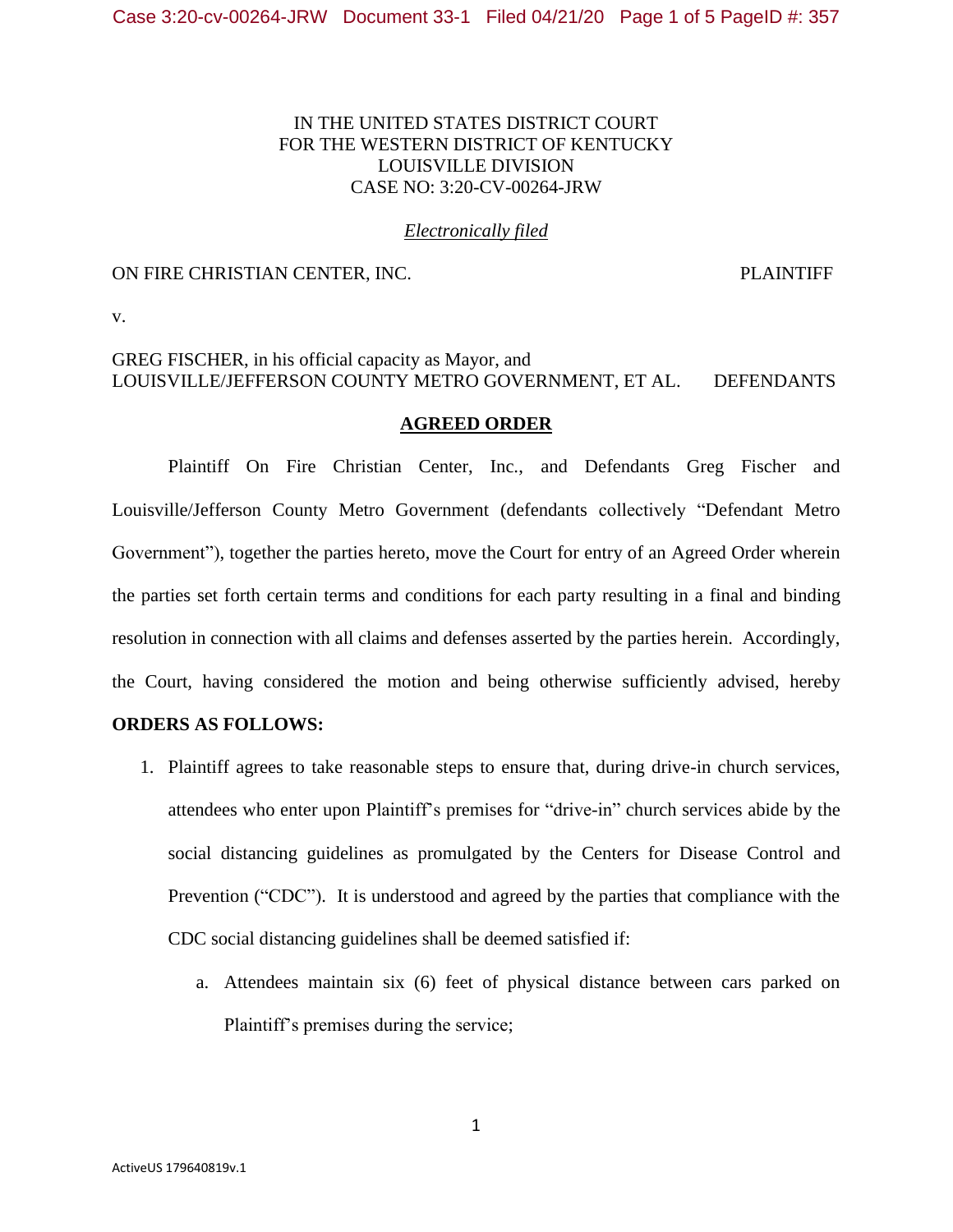- b. Attendees remain for the duration of the service in the automobile in which they traveled to the service;
- c. Attendees keep the windows on their cars at least half of the way closed for the duration of the service;
- d. No more than one service leader shall be present on the stage at any point during the service, except that, during the congregational singing, three additional leaders may be present in front of the stage area so long as they remain at least 6 feet apart from one another and from any other attendee at all times.
- e. Plaintiff's staff and/or volunteers may be closer than 6 feet to each other as required for the set-up and take-down process and other logistical needs for drive-in church services. Plaintiff's security personnel may be closer than 6 feet to each other to discuss and/or address any security issues, as needed.
- 2. In the event that the CDC guidelines are hereafter amended, the parties shall meet and confer in a good faith effort to reach agreement as to any adjustments that should be made to the drive-in service format and precautions. In the event that the parties are unable to reach an agreement, either party may petition the court for modification of this Order.
- 3. Plaintiff and its staff agree to implement reasonable processes and procedures to ensure that, during its services and its rituals, there is no direct person-to-person contact throughout the duration of all worship services.
- 4. Defendant Metro Government and/or the Louisville Metro Department of Public Health and Wellness ("LMDPHW") may take such actions with regard to Plaintiff and the attendees at its drive-in services to ensure compliance with the social distancing guidelines, as defined above, as they take with regard to other individuals and establishments. Nothing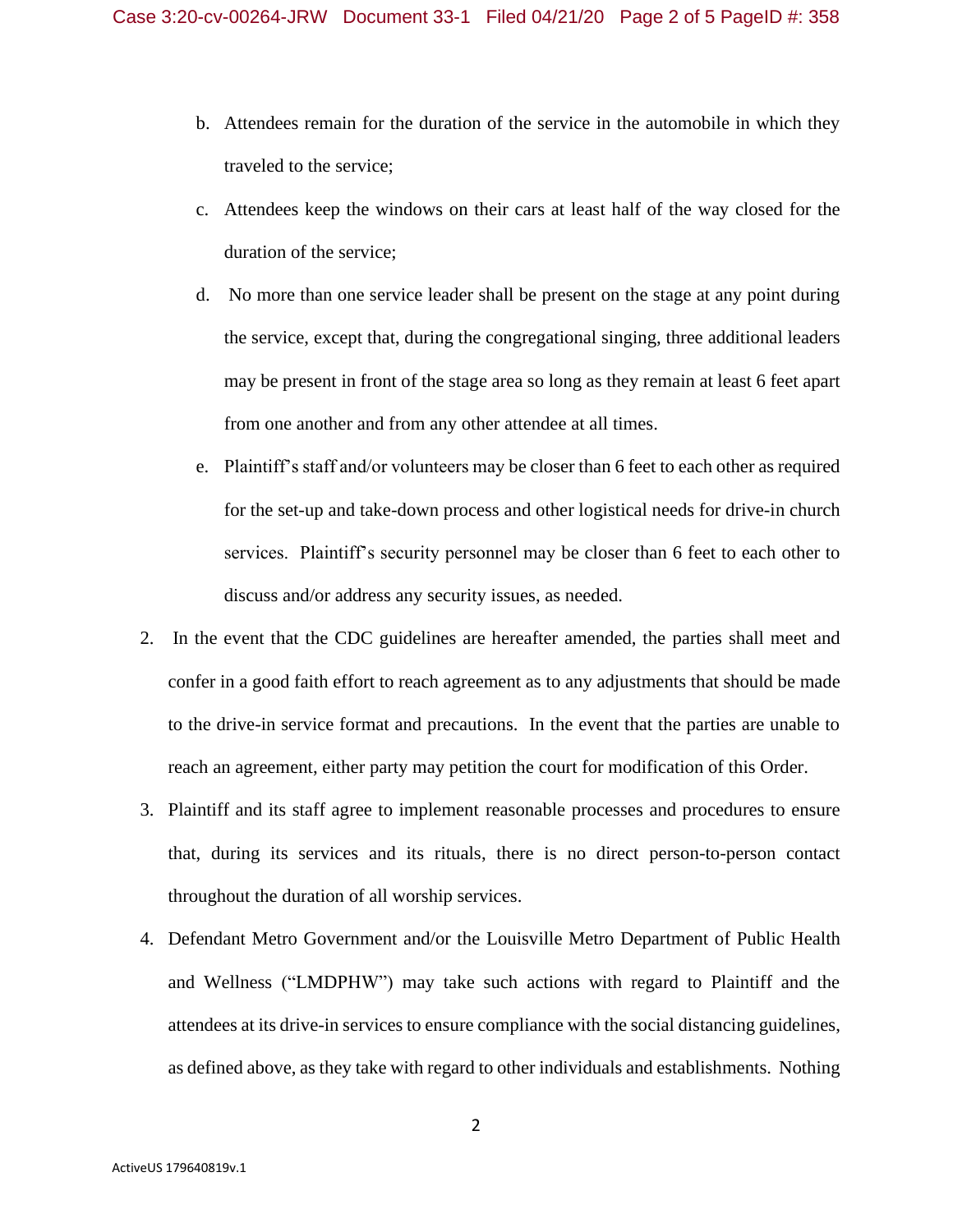in this paragraph shall be construed to permit Defendant Metro Government and/or the LMDPHW to take any action with regard to Plaintiff or the attendees at its drive-in services that is discriminatory toward Plaintiff or the attendees at its drive-in services.

5. If a complaint is received by Defendant Metro Government and/or the LMDPHW against

an attendee at or participant in Plaintiff's drive-in services alleging a violation of any of

the above-described social distancing guidelines, the parties agree that such complaint will

be addressed as follows:

- (a) **Minor Offense:** If, after investigation by the LMDPHW, it is determined that an attendee at or participant in Plaintiff's drive-in services has not abided by the terms of this Order, LMDPHW shall conduct an educational meeting with that person instructing him or her on proper methods of complying with the social distancing guidelines as set forth hereinabove;
- (b) **Major or Subsequent Offense:** If, after investigation by LMDPHW, a determination is made that an attendee at or participant in Plaintiff's drive-in services has committed a major offense that is a significant departure from the social distancing guidelines, then LMDPHW may issue an Order requiring immediate compliance by that person with the social distancing requirements set forth hereinabove. If an attendee at or participant in Plaintiff's drive-in services thereafter does not abide by the above-described social distancing guidelines, LMDPHW may impose a fine upon that person in an amount and manner consistent with the laws of the State of Kentucky and/or the City of Louisville.
- 6. This Order shall expire upon the declaration of the Governor of the Commonwealth of Kentucky (the "Governor"), or any other competent authority lawfully acting on behalf of the Commonwealth of Kentucky, that the state of emergency arising from COVID-19 ceases to exist.
- 7. Nothing in this agreement shall prejudice or prevent Plaintiff from resuming indoor church services should Defendant Greg Fischer or Defendant Louisville/Jefferson County Metro Government, or the Governor or any other competent authority lawfully acting on behalf of the Commonwealth of Kentucky, allow indoor gatherings of any kind prior to a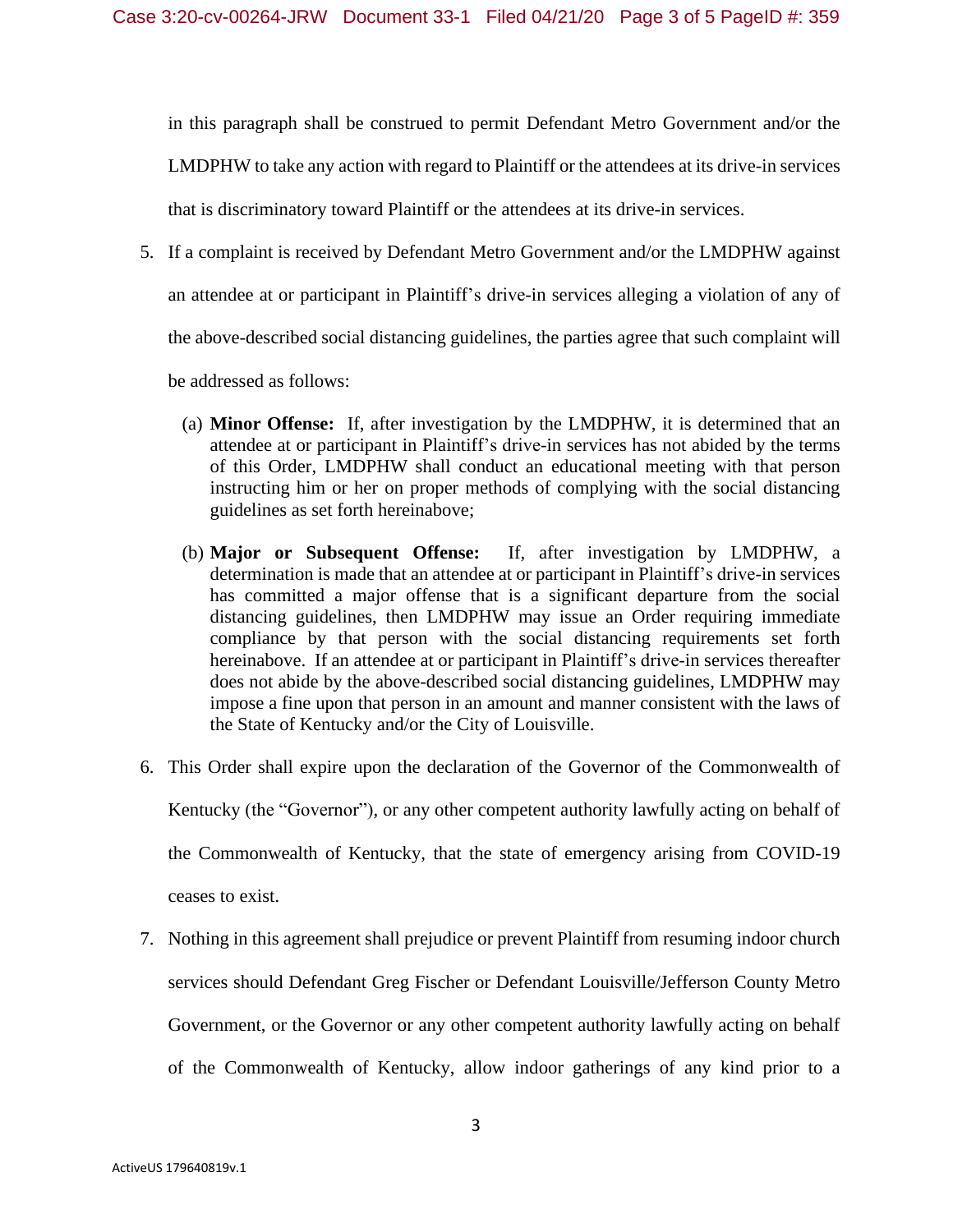declaration that the state of emergency arising from COVID-19 ceases to exist. Plaintiff shall be allowed to resume indoor gatherings for church services at such time and in the same manner as any other indoor gatherings are allowed.

- 8. The Temporary Restraining Order entered by the Court on April 11, 2020 is hereby DISSOLVED.
- 9. The parties shall bear their own costs and legal fees of this action.
- 10. This action is hereby DISMISSED WITHOUT PREJUDICE.